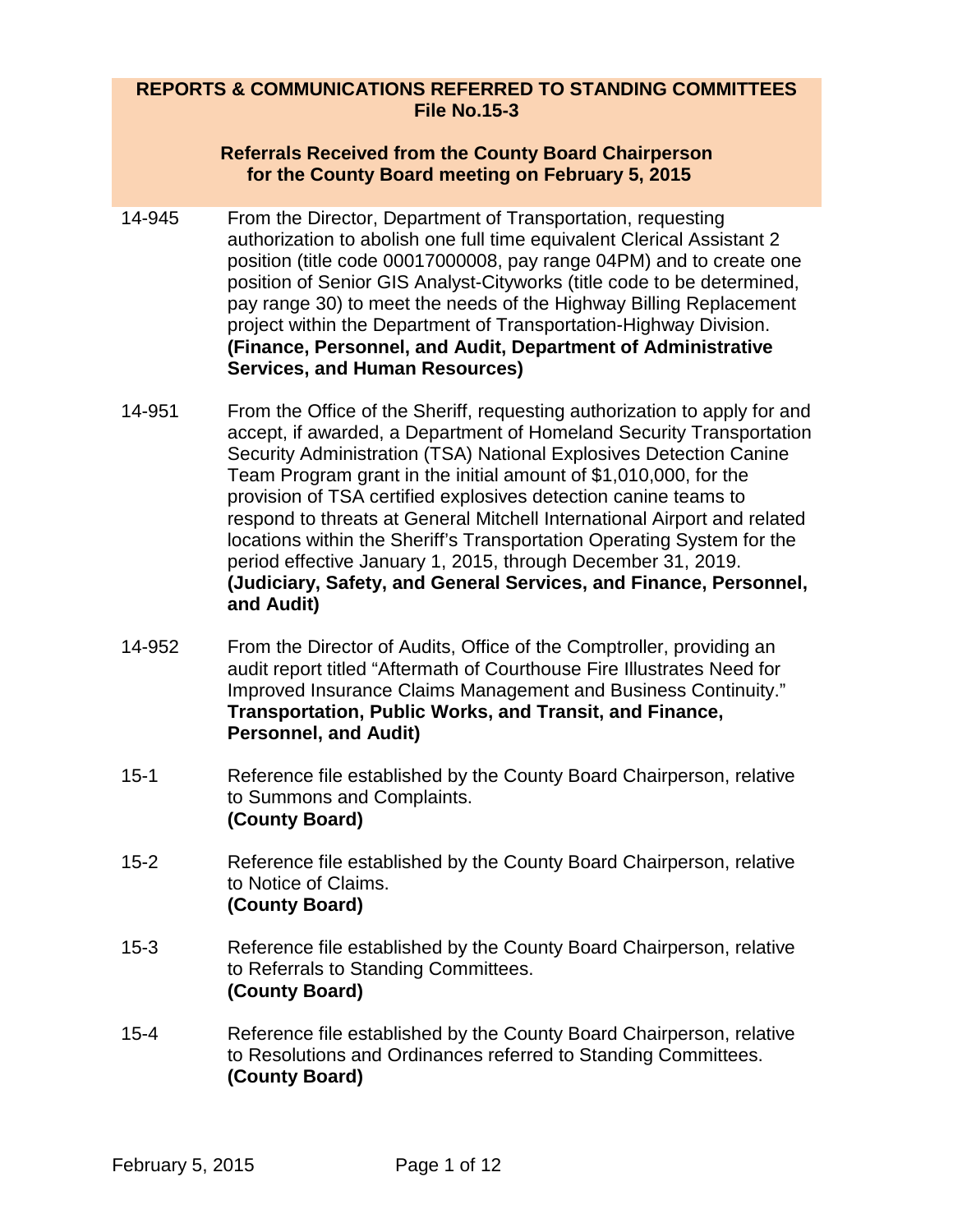- 15-5 Reference file established by the County Board Chairperson, relative to Transit Claims. **(County Board)**
- 15-6 Reference file established by the County Board Chairperson, relative to Citations and Certificates. **(County Board)**
- 15-7 Reference file established by the County Board Chairperson, relative to informational reports from Community Business Development Partners providing updates on the status of departmental waivers. **(Transportation, Public Works, and Transit, and Economic and Community Development)**
- 15-8 Reference file established by the County Board Chairperson, relative to informational reports from Corporation Counsel providing updates on the Status of Pending Litigation **(Judiciary, Safety, and General Services, and Finance, Personnel, and Audit)**
- 15-9 Reference file established by the County Board Chairperson, relative to informational reports from Real Estate Services providing updates on the Status of Excess Property Sales. **(Economic and Community Development)**
- 15-10 Reference file established by the County Board Chairperson, relative to informational reports from the Milwaukee Public Museum providing Financial Updates.

## **(Parks, Energy, and Environment, and Finance, Personnel, and Audit)**

- 15-11 Reference file established by the County Board Chairperson, relative to informational reports from the War Memorial Center, providing updates on financial statements. **(Parks, Energy, and Environment)**
- 15-12 Reference file established by the County Board Chairperson, relative to informational reports from the Milwaukee Art Museum, providing updates on financial statements. **(Parks, Energy, and Environment)**
- 15-13 Reference file established by the County Board Chairperson, relative to informational reports from Government Affairs staff providing legislative updates. **(Intergovernmental Relations)**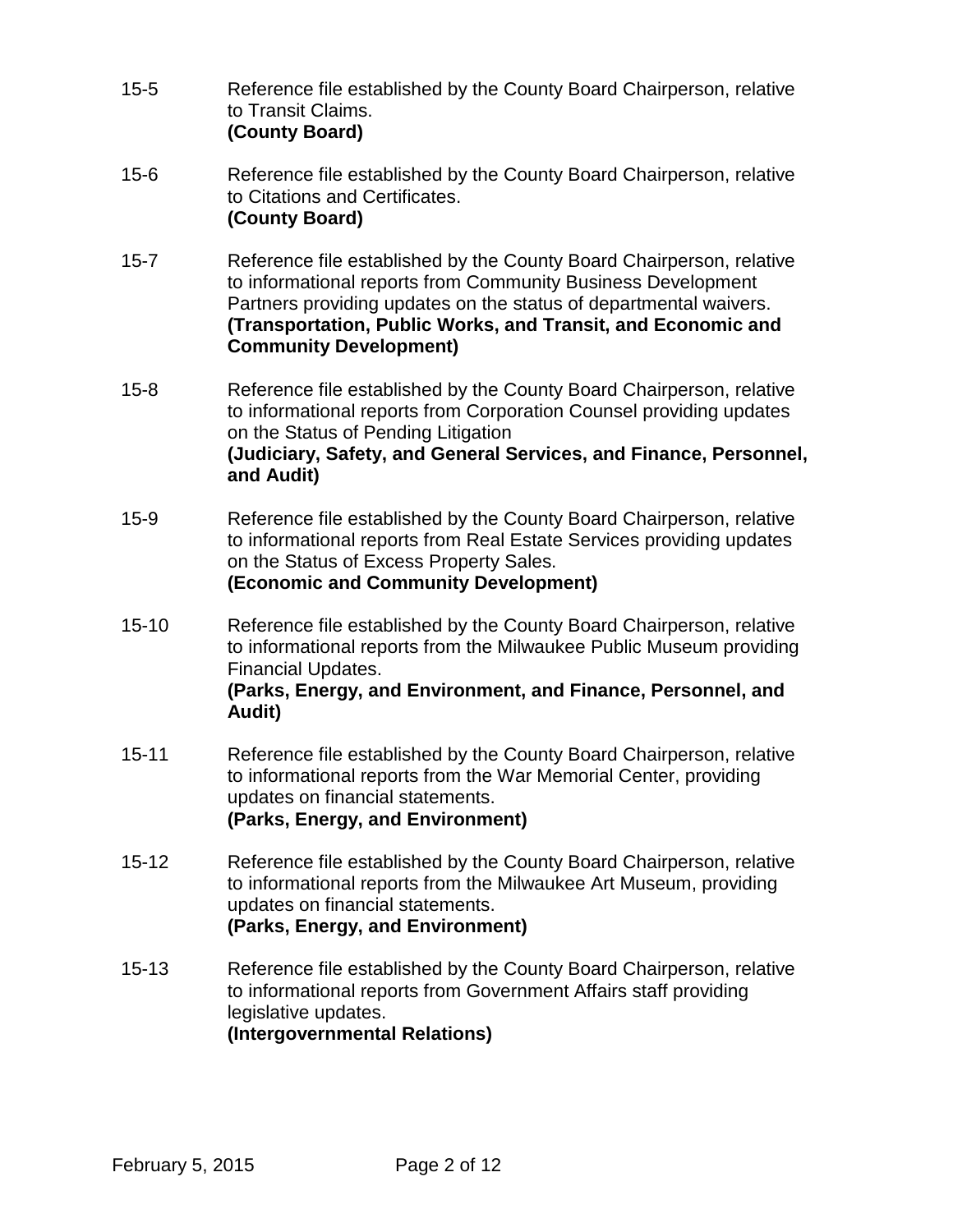- 15-32 From the Milwaukee County Comptroller, requesting approval of publication of notices to the electors, initial authorizing, and parameter resolutions issuing an amount not to exceed \$53,600,000 in General Obligation Corporate Purpose Bonds or Notes and an amount not-toexceed \$5,500,000 in Qualified Energy Conservation Bonds to finance various 2015 Capital Improvement Projects and other projects that have been approved, but not yet financed. **(Finance, Personnel, and Audit)**
- 15-34 From the Milwaukee County Comptroller, declaring official intent to reimburse incurred capital project expenditures included in the 2015 Capital Improvements Budget from proceeds of General Obligation Corporate Purpose Bonds or Notes and Qualified Energy Conservation Bonds. **(Finance, Personnel, and Audit)**
- 15-35 From the Milwaukee County Comptroller, requesting approval of authorizing and parameter resolutions issuing an amount not to exceed \$15,500,000 in bonds to refund the \$15,180,000 balance of the outstanding debt for the \$31,595,000 General Obligation Corporate Purpose Bonds, Series 2006A. **(Finance, Personnel, and Audit)**
- 15-37 From the Director, Department of Transportation, and the Interim Airport Director, requesting that Milwaukee County authorize the proper County officials to apply to the Secretary of Revenue, State of Wisconsin, for the issuance of a retail Class B Intoxicating Liquor Permit on behalf of Taste, Inc., doing business as Vino Volo for use in conjunction with its retail wine concession in the terminal building at General Mitchell International Airport. **(Transportation, Public Works, and Transit)**
- 15-38 From the Director, Department of Transportation, requesting authorization to enter into a multiple-year Professional Services Contract with Collins Engineers, Inc., in an amount not to exceed \$201,525.12 for 2015-2016 Milwaukee County bridge inspections, traffic signal mast arm inspections, and related program management services.

**(Transportation, Public Works, and Transit, and Finance, Personnel, and Audit)**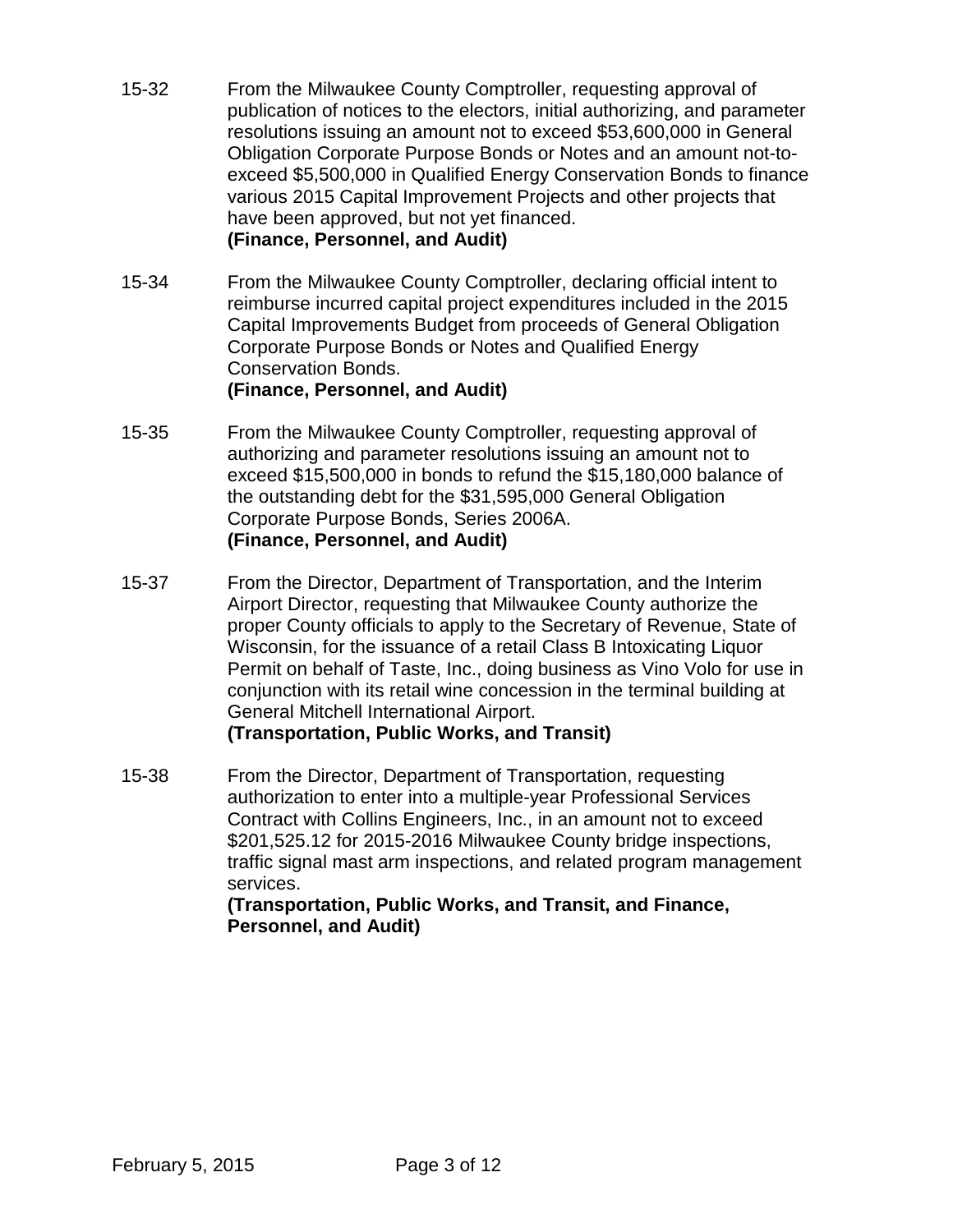15-46 From the Interim Director, Department of Administrative Services, requesting authorization to execute a fee increase to an existing professional services agreement with GRAEF-USA, Inc., in the amount of \$19,804, from \$322,127 to a total adjusted value of \$341,931, for professional design services to complete construction documents for 2013-2014 Adopted Capital Project WA186 - General Mitchell International Airport Heating, Ventilating, and Air Conditioning System Retro Commissioning.

**(Finance, Personnel, and Audit)**

- 15-48 From Corporation Counsel, recommending payment in the amount of \$3,772.79 to Enterprise Rent-a-Car in settlement of its property damage claim against Milwaukee County resulting from a May 29, 2013, incident. SMALL CLAIM **(Judiciary, Safety, and General Services)**
- 15-49 From Corporation Counsel, recommending payment in the amount of \$5,172.71 to Progressive Insurance in settlement of its subrogated property damage claim on behalf of Abraham Juan against Milwaukee County resulting from a January 15, 2014, incident. SMALL CLAIM **(Judiciary, Safety, and General Services)**
- 15-51 From the County Executive, appointing Ms. Christine Westrich to the position of Director of the Office of Emergency Management. **(Judiciary, Safety, and General Services)**
- 15-52 From the County Executive, reappointing Mr. Christian Flores to the Milwaukee County Ethics Board for a term expiring February 28, 2021. **(County Board)**
- 15-53 From the County Executive, appointing Mr. Teig Whaley-Smith to the position of Director of the Department of Administrative Services. **(Finance, Personnel, and Audit)**
- 15-54 From the County Executive, reappointing Mr. Thad Nation to the Milwaukee Public Museum Board of Directors, for a term expiring January 31, 2018. **(County Board)**
- 15-55 From the County Executive, reappointing Ms. Mardee Gruen to the Milwaukee County Federated Library System Board of Trustees, for a term expiring December 31, 2017. **(County Board)**
- 15-56 From the County Executive, reappointing Alderman Nik Kovac to the Milwaukee County Federated Library System Board of Trustees, for a term expiring December 31, 2017. **(County Board)**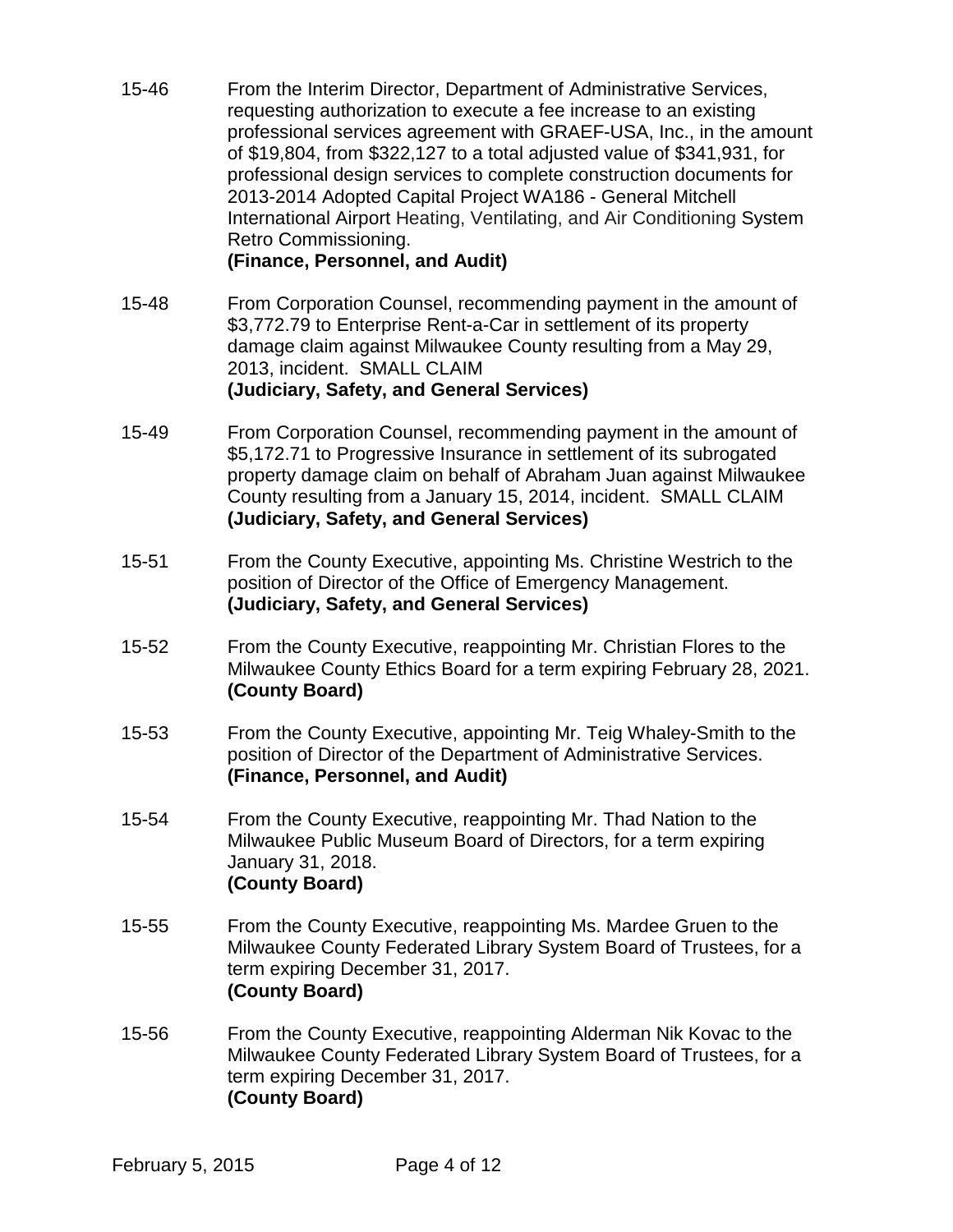- 15-57 From the County Executive, reappointing Mr. Paul Ziehler to the Milwaukee County Federated Library System Board of Trustees, for a term expiring December 31, 2017. **(County Board)**
- 15-58 From the County Executive, reappointing Mr. Jason Allen to the Milwaukee Public Museum Board of Directors, for a term expiring December 31, 2017. **(County Board)**
- 15-59 From the County Executive, reappointing Mr. Antonio Guajardo, Jr., to the Veterans Service Commission, for a term expiring December 31, 2017. **(County Board)**
- 15-60 From the County Executive, reappointing Ms. Deborah Falk-Palec to the Milwaukee County Commission for Persons with Disabilities, for a term expiring March 31, 2016. **(County Board)**
- 15-61 From the County Executive, reappointing Ms. Cheri McGrath to the Milwaukee County Commission for Persons with Disabilities, for a term expiring March 31, 2016. **(County Board)**
- 15-62 From the County Executive, reappointing Ms. Barbara Leigh to the Milwaukee County Commission for Persons with Disabilities, for a term expiring March 31, 2016. **(County Board)**
- 15-63 From the County Executive, reappointing Supervisor Willie Johnson, Jr., to the Milwaukee County Commission for Persons with Disabilities, for a term expiring March 31, 2016. **(County Board)**
- 15-65 From the County Executive, reappointing Ms. Denise Koss to the Milwaukee County Commission for Persons with Disabilities, for a term expiring March 31, 2016. **(County Board)**
- 15-66 From the County Executive, reappointing Ms. Susan Pickering to the Milwaukee County Commission for Persons with Disabilities, for a term expiring March 31, 2016. **(County Board)**
- 15-67 From the County Executive, reappointing Mr. Luis Arroyo to the Milwaukee County Commission for Persons with Disabilities, for a term expiring March 31, 2016. **(County Board)**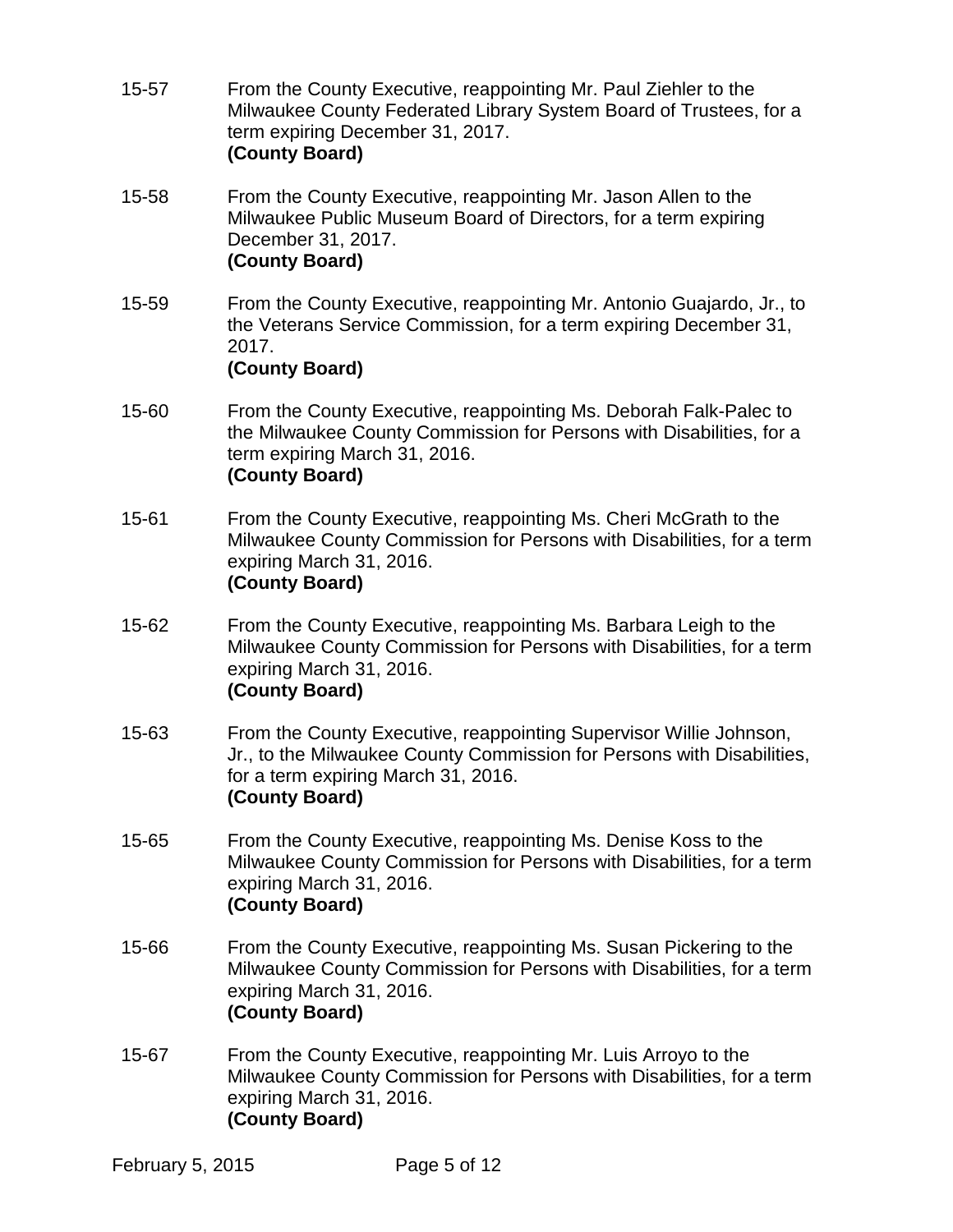- 15-68 From the County Executive, appointing Supervisor Martin Weddle to the Milwaukee Art Museum Board of Directors, for a term expiring April 17, 2016. **(County Board)**
- 15-70 From the Director of Benefits, Department of Human Resources, requesting authorization to execute a three-year contract with the Joxel Group in amounts not to exceed \$25,000 in 2014, \$20,000 in 2015, and \$20,000 in 2016 for ongoing programming of the Vitech pension system for the period effective May 1, 2014, through May 31, 2016, and requesting a waiver of Section 56.30(9) of the Milwaukee County Code of General Ordinances, in order to pay invoices for work completed by the Joxel Group prior to approval of the contract. **(Finance, Personnel, and Audit)**
- 15-71 From the Director of Benefits, Department of Human Resources, requesting authorization to purchase a stop loss insurance policy from UnitedHealthCare for coverage of Milwaukee County and Milwaukee County Transit System's medical insurance plans effective January 1, 2015, through December 31, 2015, and requesting a waiver of Chapter 56.30(9) of the Milwaukee County Code of General Ordinances allowing the policy to take effect January 1, 2015. **(Finance, Personnel, and Audit)**
- 15-72 From the Deputy Director, Department of Human Resources, providing an informational report relative to Reclassification of Existing positions, Advancements within the Pay Range, Reallocations of Non-Represented positions; Appointments at an Advanced Step of the Pay Range; Revisions to Executive Compensation Plan positions; Dual Employment; Emergency Appointments; Temporary Appointments; and Temporary Assignments to a Higher Classification. **BY THE COMMITTEE RESOLUTION (Finance, Personnel, and Audit)**
- 15-73 From the Director of Audits, Office of the Comptroller, requesting adoption of the recommendations contained in the audit report titled "Unannounced Parks Cash Counts." **(Parks, Energy, and Environment)**

15-75 From the Director, Department of Health and Human Services, requesting authorization to enter into a State/County contract for Community Youth and Family Aids for 2015 and to accept \$36,014,748 for State Corrections Charges and Community Based Services.

**(Health and Human Needs, and Finance, Personnel, and Audit)**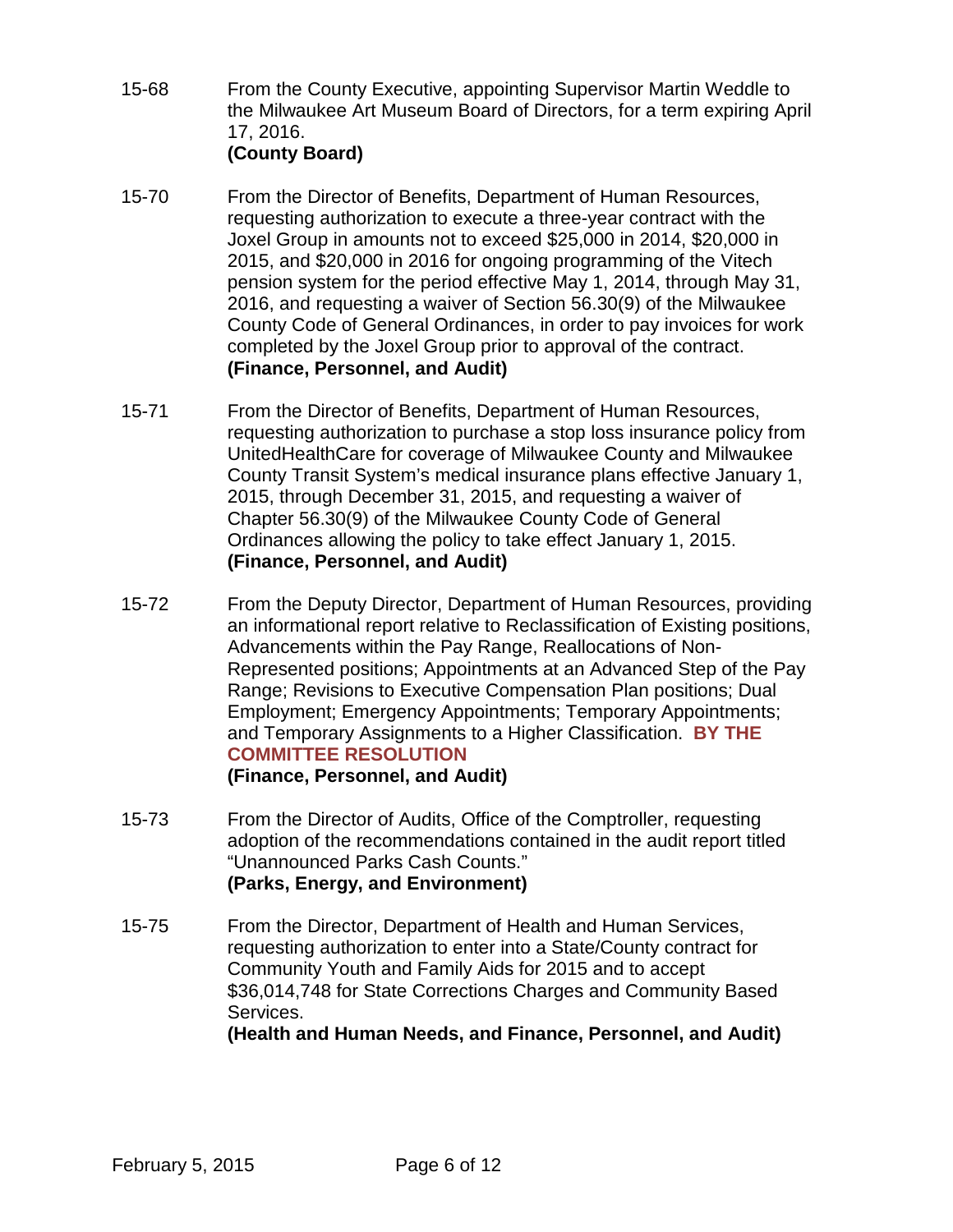15-76 From the Director, Housing Division, Department of Health and Human Services, requesting authorization to enter into a HOME written agreement for \$2,000,000 with Bender Road Apartments, LLC, for the construction of 11 units of affordable housing at 1633 West Bender Road, Glendale, Wisconsin.

#### **(Economic and Community Development)**

- 15-81 **2015 Adopted Budget Amendment 1A017:** From the Director, Milwaukee County Zoo, requesting authorization to execute a Concessions, Catering, and Novelty Operations Agreement with Service Systems Associates, Inc., for a ten-year term with possible five-year extensions pending Milwaukee County Board approval. **(Parks, Energy, and Environment, and Finance, Personnel, and Audit)**
- 15-83 From the Administrator, Personnel Review Board (PRB), requesting authorization to execute a Professional Services Contract with Gonzalez Saggio and Harlan LLP, in an amount not to exceed \$80,000 for the provision of outside legal counsel on PRB matters for the period effective January 1, 2015, through December 31, 2015. **(Finance, Personnel, and Audit)**
- 15-89 From the County Executive, providing an informational report outlining a proposed course of action to resolve the Pension Buy-In/Buy-Back issue. **BY THE COMMITTEE RESOUTION (Finance, Personnel, and Audit, and Pension Study Commission)**
- 15-91 From the Director, Office of Performance, Strategy, and Budget, Department of Administrative Services, requesting authorization to carry over \$270,000 in funds for Tier II Innovation Fund projects allowing implementation of said projects in February 2015. **(Finance, Personnel, and Audit)**
- 15-92 From the Director, Office of Performance, Strategy, and Budget, Department of Administrative Services, submitting a 2014 Appropriation Transfer Packet for the January 2015 Cycle. **(Finance, Personnel, and Audit)**
- 15-93 From the Director, Office of Performance, Strategy, and Budget, Department of Administrative Services, submitting a 2015 Appropriation Transfer Packet for the January 2015 Cycle. **(Finance, Personnel, and Audit)**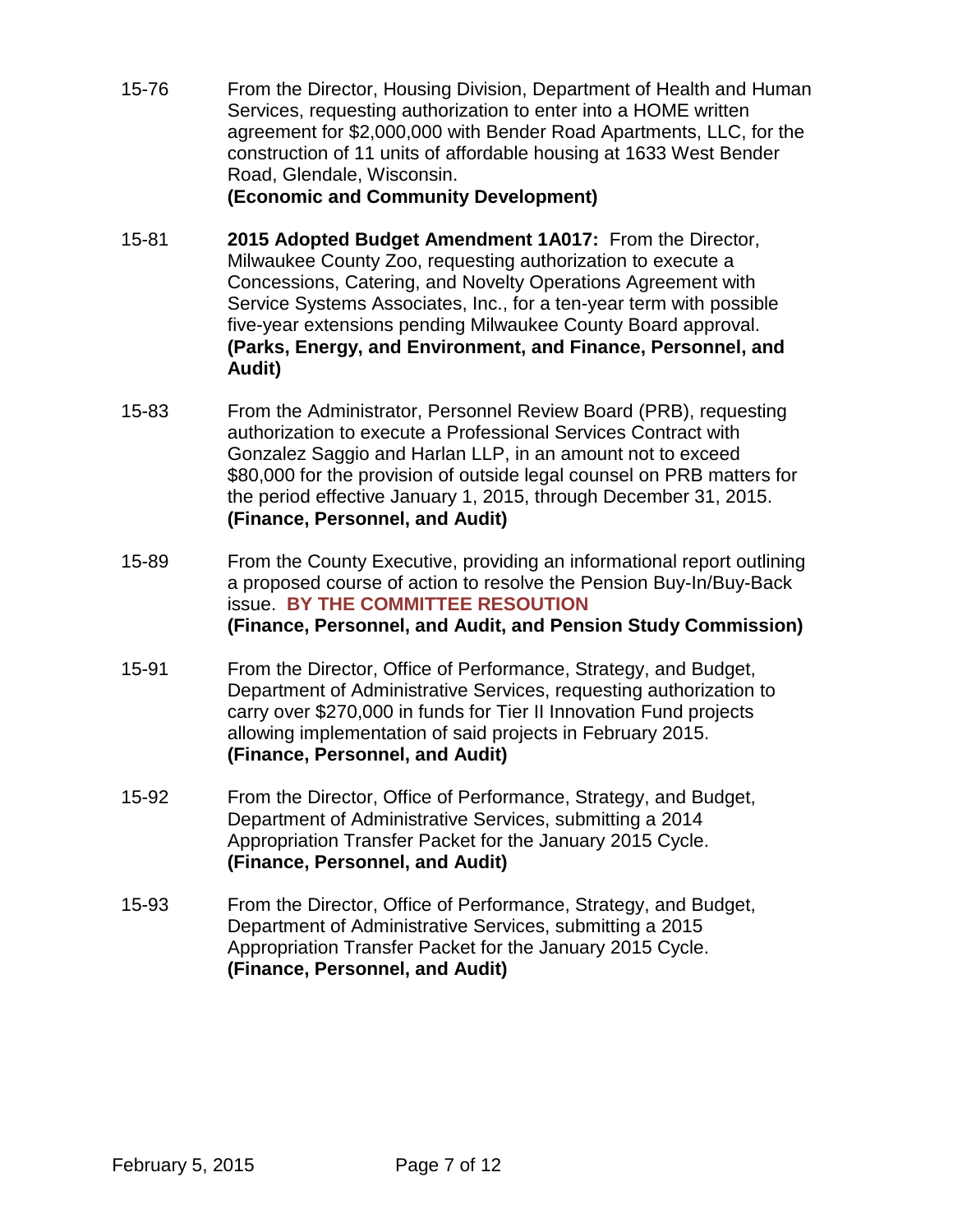- 15-97 From the Director, Department of Parks, Recreation, and Culture (DPRC), requesting authorization to enter into a Memorandum of Understanding with the Southeastern Wisconsin Regional Planning Commission (SEWRPC) to assist DPRC in completing its Park and Open Space Plan and conducting a Milwaukee County Parks and Recreation Needs Assessment, with the understanding that DPRC will compensate SEWRPC in an amount not to exceed \$200,000 by using remaining 2014 funds allocated for professional services. **(Parks, Energy, and Environment, and Finance, Personnel, and Audit)**
- 15-99 From the Project Manager, Economic Development Division, Department of Administrative Services, requesting the transfer of jurisdiction of a parcel of County-owned land, located at 7170 South Howell Avenue, Oak Creek, Wisconsin, from the Economic Development Division to the Parks Department. **(Economic and Community Development)**
- 15-101 From the Director of County Economic Development, Department of Administrative Services, requesting authorization to enter into a Fifth Amendment to the Lease Agreement between the County and the Milwaukee County Research Park Corporation (MCRPC) for the Technology Innovation Center Building located at 10437 Innovation Drive in Wauwatosa, Wisconsin, and authorization to enter into a Vacant Land Offer to Purchase with MCRPC for Lots 1, 10, and 21 of Certified Survey Map 7908 in Wauwatosa, Wisconsin. **(Economic and Community Development)**
- 15-102 From the Project Manager, Economic Development, requesting authorization to Purchase from Divine Homes, LLC, the excess property at 2105 South 79th Street, West Allis, Wisconsin. **(Economic and Community Development)**
- 15-105 From the Director, Department of Parks, Recreation, and Culture, requesting authorization to amend an existing Memorandum of Understanding with the City of Oak Creek to develop and maintain a segment of the Oak Leaf Trail in Bender Park. **(Parks, Energy, and Environment)**
- 15-106 From the Director, Department of Parks, Recreation, and Culture, requesting authorization of the 2015 Milwaukee County Cultural, Artistic, and Musical Programming Advisory Council allocations and requesting authorization to prepare and execute the necessary contractual agreements in 2015 with various arts groups. ." **(Parks, Energy, and Environment)**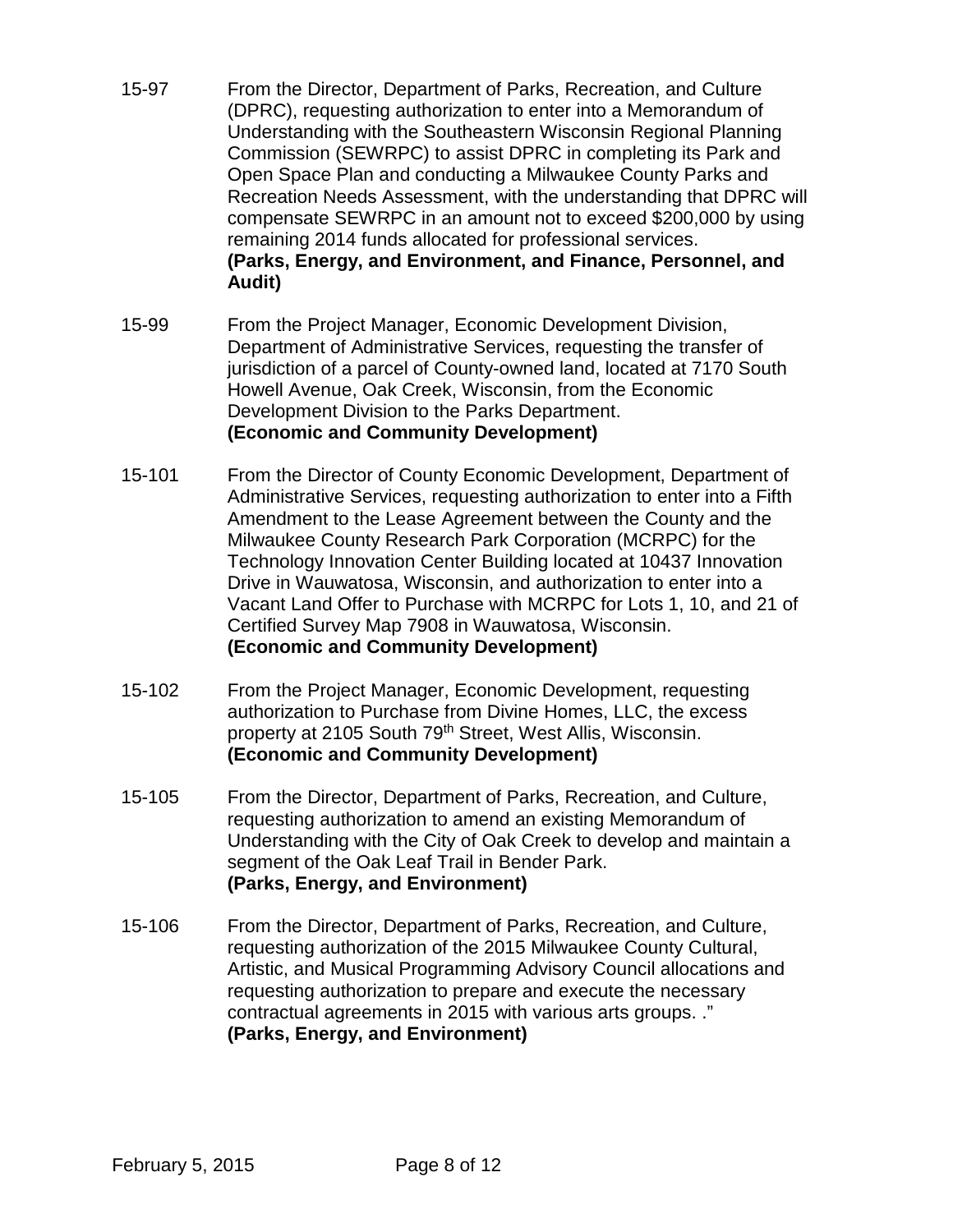- 15-107 From the Director, Department of Parks, Recreation, and Culture, requesting authorization to grant St. Joseph Academy a permanent easement to allow for the construction, operation, and maintenance of walkways to connect the Kinnickinnic Sports Center facilities at South 17th Street and West Manitoba Street, Milwaukee, with planned new parking spaces and related improvements. **(Parks, Energy, and Environment)**
- 15-108 From the Director, Department of Parks, Recreation, and Culture, requesting retroactive authorization to apply for a Walk with Ease grant. **(Parks, Energy, and Environment)**
- 15-117 From the County Executive, appointing Mr. Carlos R. Pastrana to the Milwaukee County Personnel Review Board, for a term expiring October 31, 2018. **(Finance, Personnel, and Audit)**
- 15-119 From the Project Manager, Economic Development Division, Department of Administrative Services, requesting authorization to apply for, accept, and implement Site Assessment Grants in a maximum amount of \$150,000 per year from the Wisconsin Economic Development Corporation to assist in the environmental evaluation(s) of current or former Milwaukee County redevelopment properties. **(Economic and Community Development, and Finance, Personnel, and Audit)**
- 15-125 From the Milwaukee County Clerk, requesting that the Milwaukee County Board of Supervisors approve the Intergovernmental Agreement between Milwaukee County and its municipalities for the purchase of election equipment. **(Finance, Personnel, and Audit)**
- 15-130 From the County Board's Legislative Liaison, Office of Government Affairs, requesting authorization of the proposed 2015-2017 Milwaukee County State Budget Priorities. **(Intergovernmental Relations)**
- 15-133 From the County Board Chairwoman, reappointing Supervisor Willie Johnson, Jr., to the Milwaukee County Pension Study Commission, for a term expiring April 30, 2018. **(County Board)**
- 15-134 From the County Board Chairwoman, reappointing Supervisor Jason Haas to the Milwaukee County Pension Study Commission, for a term expiring April 30, 2019. **(County Board)**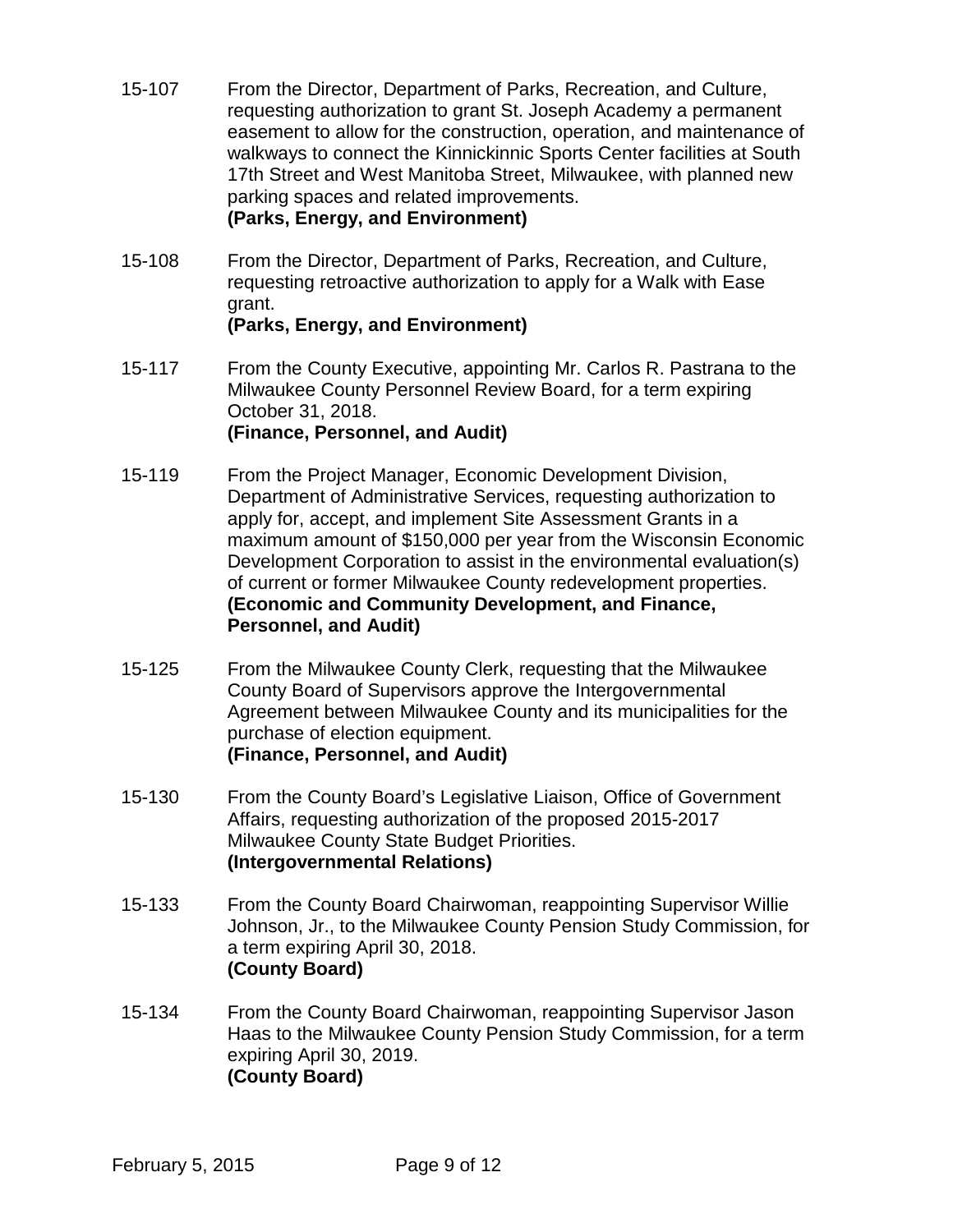## **REPORTS & COMMUNICATIONS**

### **Referrals Received from the County Board Chairperson and Placed on File on February 5, 2015**

- 14-818 From the Director, Department of Health and Human Services, providing an informational report presenting the results of the application process for the Foreclosure Mitigation Initiative. **(Economic and Community Development)**
- 14-922 From the Southeastern Wisconsin Regional Planning Commission, providing an informational report titled "Title VI Fare Equity Analysis-Growing Opportunities (GO Pass) Fare Program" regarding potential for a disparate impact on minority populations or a disproportionate burden on low-income populations if free fares are offered to seniors and persons with disabilities.

### **(Transportation, Public Works, and Transit)**

14-924 From the Director, Department of Parks, Recreation, and Culture, providing an informational report regarding the 2015-2020 Strategic Plan.

## **(Parks, Energy, and Environment)**

- 15-64 From the Superintendent, House of Correction, providing an informational report regarding the conversion from paper checks to Debit Release Cards to return funds to released inmates. **(Judiciary, Safety, and General Services)**
- 15-69 From the Milwaukee County Comptroller, providing an informational report on 3rd Quarter Professional Service Contract Notifications received from July 1, 2014, through September 30, 2014, pursuant to Section 56.30(8) of the Milwaukee County Code of General Ordinances. **(Finance, Personnel, and Audit)**
- 15-90 From the Director, Office of Performance, Strategy, and Budget, Department of Administrative Services, providing a due diligence report for a Concessions, Catering, and Novelty Operations Agreement with Service Systems Associates, Inc. **(Parks, Energy, and Environment, and Finance, Personnel, and Audit) Placed on File on March 26, 2015**
- 15-94 From the Milwaukee County Comptroller, providing an informational report on the 2014 Year-End Fiscal Projection for Milwaukee County  $(3<sup>rd</sup>$  Quarter 2014). **(Finance, Personnel, and Audit)**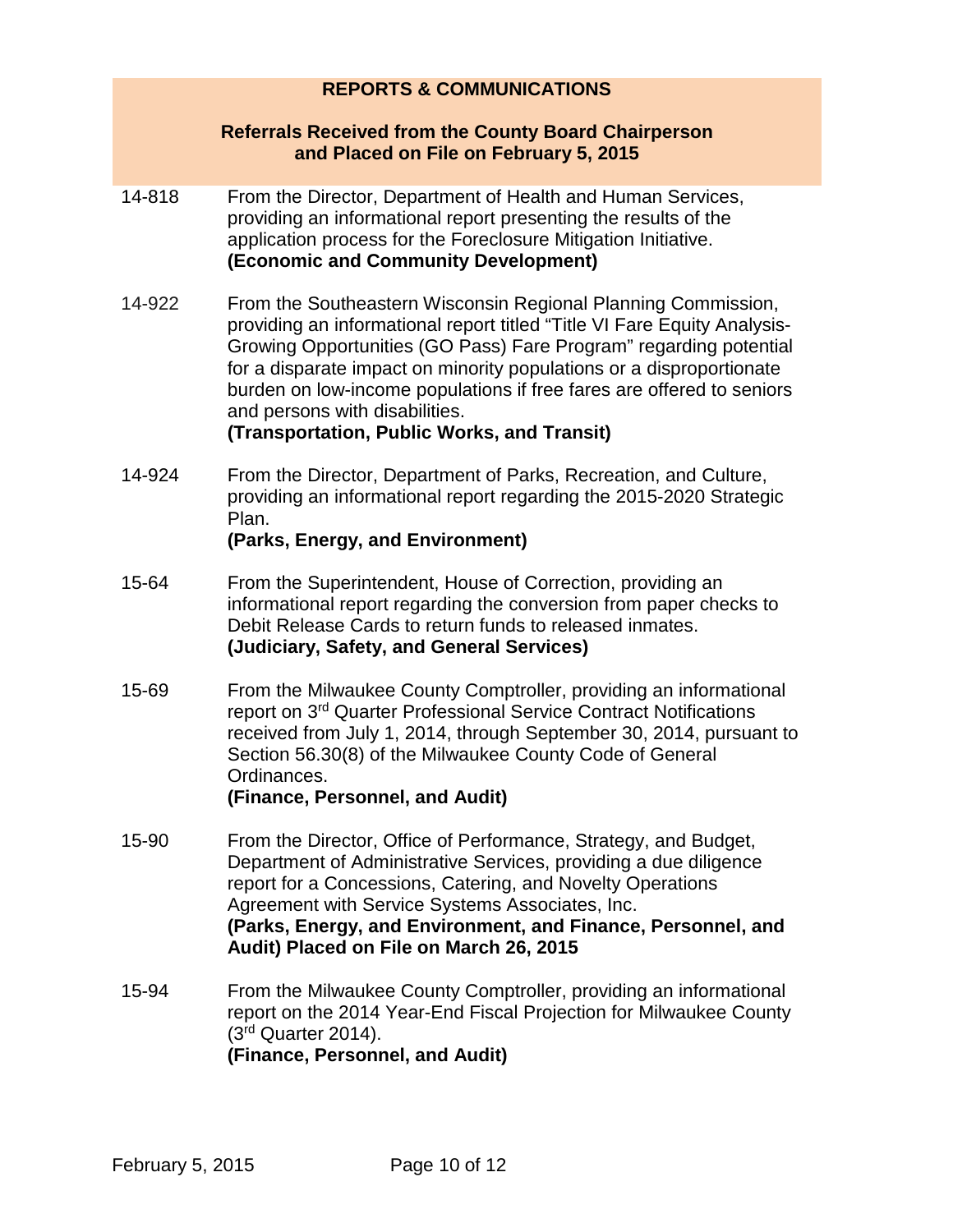- 15-96 From the Director, Department of Family Care, providing an informational report regarding Milwaukee County's Living Wage Ordinance. **(Health and Human Needs)**
- 15-103 From the Director, Department of Parks, Recreation, and Culture, providing an informational report regarding a proposal to repurpose tennis courts into futsal facilities at Lincoln and Noyes Parks. **(Parks, Energy, and Environment)**
- 15-116 From the Interim Director, Office of Emergency Management, providing an informational report titled "Milwaukee County Courthouse Complex Emergency Action Plan." **(Transportation, Public Works, and Transit)**
- 15-123 From the Project Manager, Economic Development Division, Department of Administrative Services, providing an informational report from SB Friedman regarding the Milwaukee County Research Park Incubator Needs Assessment. **(Economic and Community Development)**
- 15-140 From Corporation Counsel, submitting an informational report providing an update on the Status of Selected Pending Litigation. **(Judiciary, Safety, and General Services)**